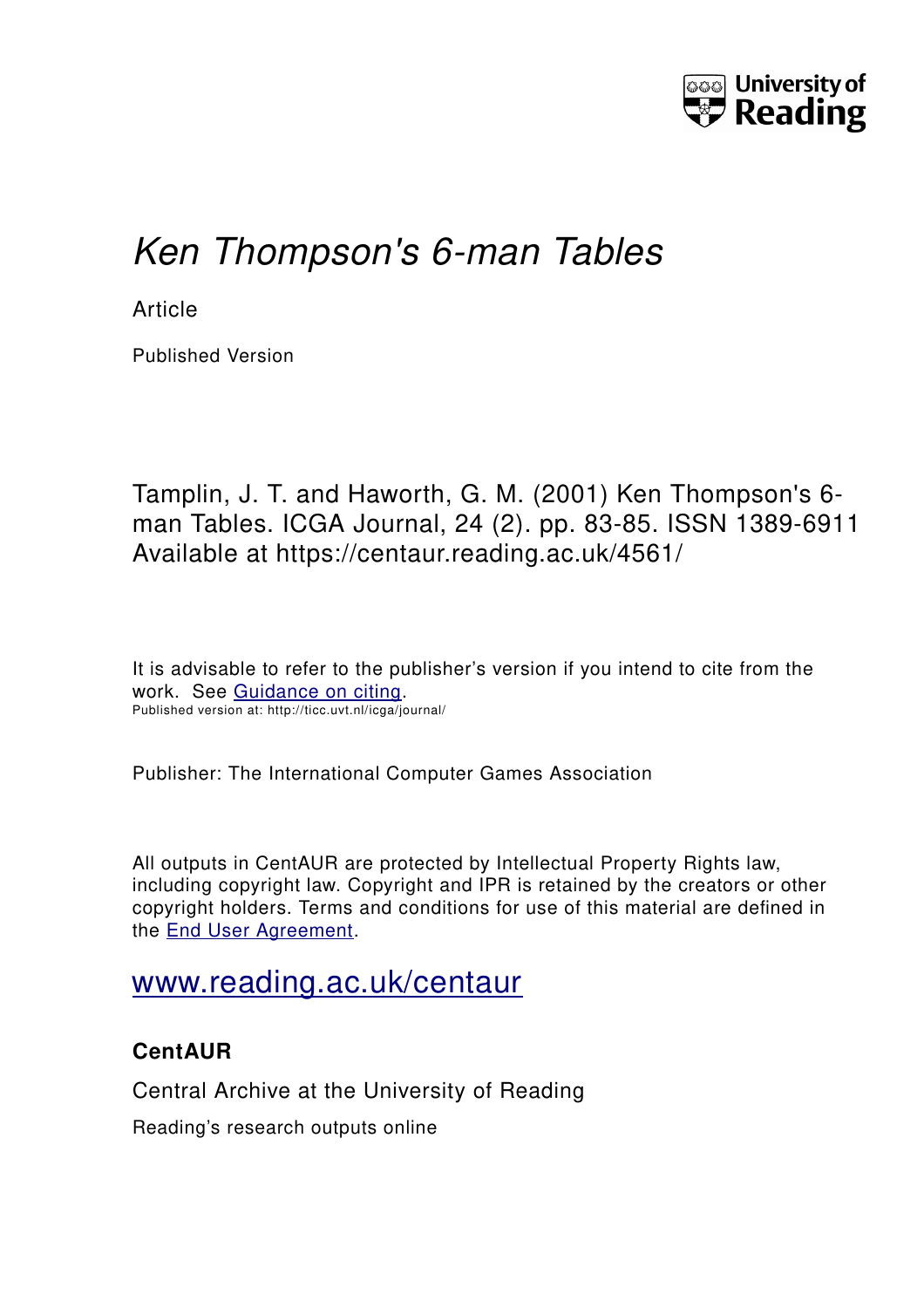#### **KEN THOMPSON'S 6-MAN TABLES**

*J. Tamplin[1](#page-1-0) and G.McC. Haworth[2](#page-1-1)*

USA and UK

#### ABSTRACT

Ken Thompson recently communicated some results mined from his set of 64 6-man endgame tables. These list some positions of interest, namely, mutual zugzwangs and those of maximum depth. The results have been analysed by the authors and found to be identical or compatible with the available or published findings of Karrer, Nalimov, Stiller and Wirth.

#### **1. INTRODUCTION**

l

Thompson has recently created 64 pawnless 6-man endgame tables (EGTs) of btm positions, computed as usual to the Depth to Conversion (DTC) metric and published on the web (Thompson, 2000). Exceptionally, he also computed a KRNKNN EGT to Depth to Mate (DTM) which holds the record for the deepest available EGT.

Each EGT was mined for its list of maximal depth and mutual zugzwang<sup>[3](#page-1-2)</sup> positions; these results were generously communicated to the authors to be analysed further. The second author's manual efforts were duplicated and completed by the first author's programs which also referred to Nalimov's EGTs.

Table 1 lists known data for the endgames and *Bishop-signature sub-endgames<sup>4</sup>* (indicated by a *b*):

- notation:  $o$  obtrusive force<sup>[5](#page-1-4)</sup>,  $s$  also computed by Stiller (1991, 1996),  $n$  Nalimov EGT available,
- the maxDTC figure and the number of distinct maxDTC positions, wtm and/or btm, and
- the number of distinct mzugs, the maxDTC of an mzug, and the number at maxDTC

As is customary, the table is based on a set of positions which exclude only those illegal positions with the side not to move in check. Some unreachable positions remain: any affected data can be decremented to correspond to purely legal positions. Where a set of btm positions has not been identified, upper-bounds, anticipating possible duplicates, for the number at maxDTC have been derived from provided distribution data. The maximal and mzug data, including complete sets of positions for each endgame, is available on the web's evolving endgame site (Tamplin, 2001) with DTM figures from Nalimov EGTs where available.

No *full point mzug* – Black winning with wtm – has been found. Other early observations about the endgames:

- KBBNKR: the two btm maxDTC positions are unreachable (Conrady, 2001),
- KQQKRB: two of the four maxDTC positions (bR a2/4) are unreachable (Conrady, 2001),
- KORKOR: Stiller (1996) remarks on the "surprising" maxDTC of 92,
- KRBKBN: the won wKe2Bh7Rg2/bKa6Ng5Be7+121w was drawn[,](#page-1-5) DEEP FRITZ DEEP JUNIOR<sup>6</sup>,
- KRNNKQ: maxDTC wKc7Rh2Na2b3/bKa6Qd1+w identified as a deep study (Elkies, 2000),
- KRRRKQ: DTC-minimaxing, Bl. loses wKd8Rb1g1h4/bKf7Qb3+b after 59 checks (Conrady, 2001).

The isolation of information for Bishop-signature sub-endgames is an innovation. For Bishop-signature subendgames which do not contain a maxDTC position for the complete endgame, the number of maxDTC wtm positions is not known. In eleven cases, the maxDTC for wtm positions is also not known. Thompson also confirms results by Karrer and Wirth (Tamplin, 2001) for some 11 4- and 5-man EGTs.

<span id="page-1-0"></span> $14116$ , Manson Ave, Smyrna, GA, 30082-3723, USA, email: jat@jaet.org

<span id="page-1-1"></span><sup>&</sup>lt;sup>2</sup> 33, Alexandra Rd., Reading, Berkshire, RG1 5PG, UK. email: guy.haworth@icl.com<br><sup>3</sup> also *mzug*: here, as Ken records only "White wins or does not", a position where White wins with btm but not with wtm.

<span id="page-1-2"></span>

<span id="page-1-3"></span>e.g. KBBNKB-efgh has e/g (f/h) White/Black Bishops on one (the other) colour of square;  $e \ge f$  but if  $e = f$ ,  $g \ge h$ .

<span id="page-1-4"></span><sup>&</sup>lt;sup>5</sup> force beyond that initially present on the board, e.g. a second Queen or white-square Bishop, or a third R/B/N.  $^6$  Match in 2001 to determine the chess engine to challenge Kramnik later this year: game 13, move 121w

<span id="page-1-5"></span>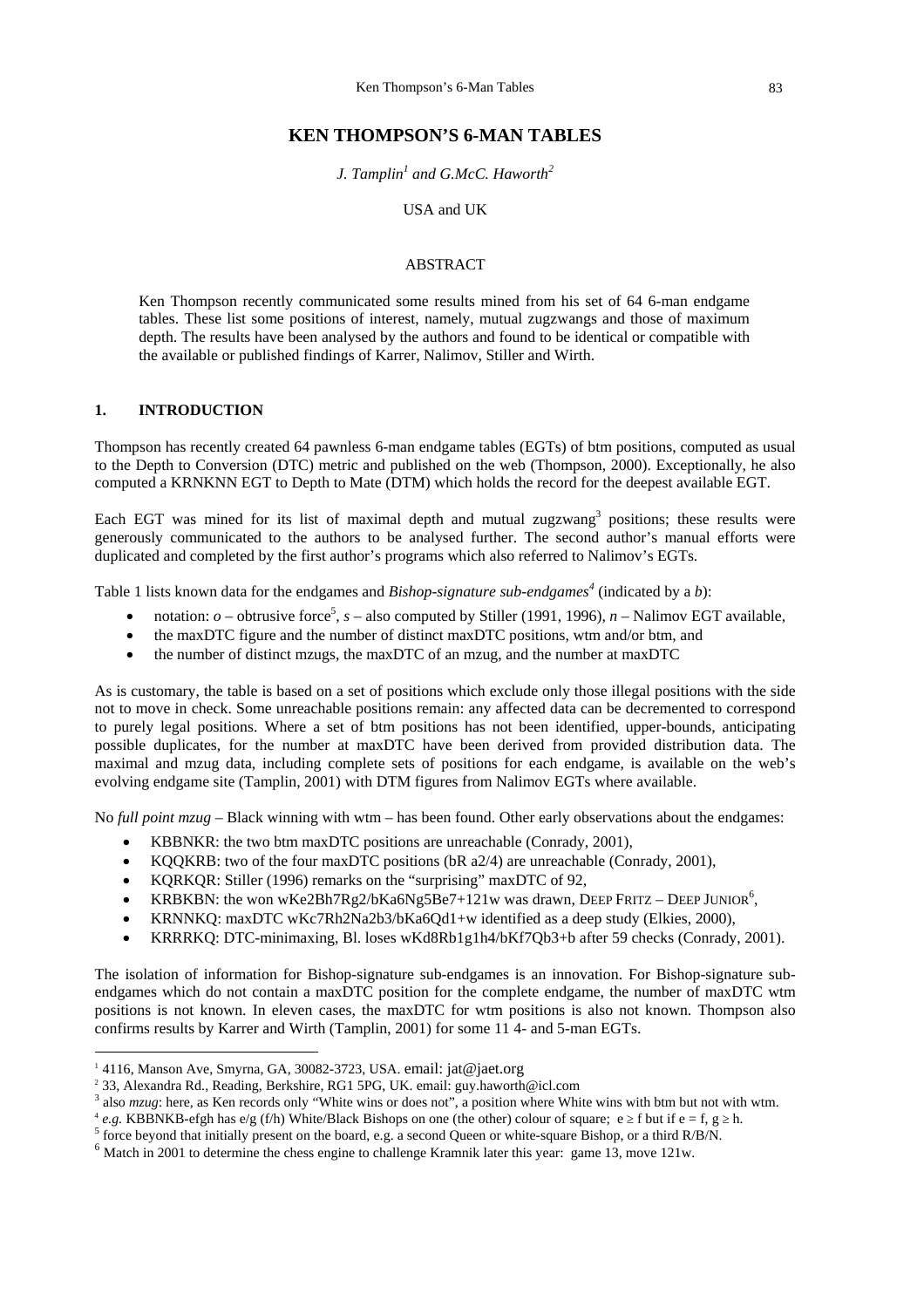Our thanks to Ken Thompson of course, to Noam Elkies for extracts from his archive of Stiller summary data, to John Roycroft for a 1992 Noam Elkies' note on Stiller's results, to Helmut Conrady for observations, and to Eugene Nalimov, Peter Karrer and Christoph Wirth for their corroborating work on 5-man EGTs.

#### **2. REFERENCES**

Conrady, H. (2001). Private communications to Guy Haworth.

Elkies, N.D. (1992). Private communication to John Roycroft, forwarded to Guy Haworth.

Elkies, N.D. (2000). Position 11568, K. Thompson. *EG*, Vol. 9, No. 136, pp. 105-107. ISSN 0012-7671.

Stiller, L.B. (1991). Group Graphs and Computational Symmetry on Massively Parallel Architecture. *The Journal of Supercomputing*, Vol. 5, No. 2, pp. 99-117.

Tamplin, J. (2001). http://chess.jaet.org/endings/. Chess endgame site: EGTs, maximals and mzugs.

Thompson, K. (2000). http://cm.bell-labs.com/cm/cs/who/ken/chesseg.html. 6-man EGTs, maximal positions, maximal mutual zugzwangs and endgame statistics.

| <b>Endgame</b> |                 |         |                         |                | maxDTC | # @ maxDTC     |                |                |  | mzugs          |                |                |  |
|----------------|-----------------|---------|-------------------------|----------------|--------|----------------|----------------|----------------|--|----------------|----------------|----------------|--|
| Title          | <b>GBR</b> code | w-b     | o b s n                 | wtm            | btm    | wtm            | btm            |                |  | # of           | max            | # @            |  |
|                |                 |         |                         |                |        | $=$            | $=$            | $\leq$         |  | mzugs          | <b>DTC</b>     | maxDTC         |  |
| <b>KOKBBB</b>  | 1090/03         | $2 - 4$ | $\mathbf{o}$            | 51             | 51     |                | 1              |                |  | 463            | 38             | $\mathbf{1}$   |  |
| KOKBBB-0021    | 1090/03-0021    | $2 - 4$ | S<br>obs                |                | 39     |                | 14             |                |  | 392            | 35             | $\mathbf{1}$   |  |
| KOKBBB-0030    | 1090/03-0030    | $2 - 4$ | obs                     | 51             | 51     |                | $\mathbf{1}$   |                |  | 71             | 38             | $\mathbf{1}$   |  |
| <b>KQKBBN</b>  | 1063            | $2 - 4$ | S                       | 63             | 62     | 1              |                | 17             |  | 3290           | 59             | $\mathbf{1}$   |  |
| KOKBBN-0011    | 1063-0011       | $2 - 4$ | b <sub>s</sub>          |                | 51     |                | $\overline{7}$ |                |  | 1305           | 46             | $\mathbf{1}$   |  |
| KOKBBN-0020    | 1063-0020       | $2 - 4$ | 0 <sub>b</sub> s        | 63             | 62     | 1              |                | 17             |  | 1985           | 59             | $\mathbf{1}$   |  |
| <b>KOKBNN</b>  | 1036            | $2 - 4$ |                         | 49             | 49     |                | 1              |                |  | 3779           | 37             | $\overline{4}$ |  |
| <b>KQKNNN</b>  | 1009/03         | $2 - 4$ |                         | 35             | 35     |                | 6              |                |  | 2886           | 25             | $\mathbf{1}$   |  |
|                |                 |         | $\overline{O}$<br>S     |                |        |                |                |                |  |                |                |                |  |
| <b>KBBKNN</b>  | 0026            | $3 - 3$ | $\mathbf n$             | 38             | 38     |                | 1              |                |  | 817            | 25             | $\mathbf{1}$   |  |
| KBBKNN-1100    | 0026-1100       | $3 - 3$ | $b \s n$                | 38             | 38     |                | 1              |                |  | 817            | 25             | $\mathbf{1}$   |  |
| <b>KBNKNN</b>  | 0017            | $3 - 3$ | $\mathbf n$             | 13             | 12     | $\mathbf{1}$   | 1              |                |  | 402            | 8              | 8              |  |
| <b>KNNKNN</b>  | 0008            | $3 - 3$ | $\mathbf n$             | $\overline{7}$ | 6      | 44             |                | 8              |  | 32             | 1              | 32             |  |
| <b>KOBKOB</b>  | 4040            | $3 - 3$ | S                       | 46             | 45     | $\overline{2}$ |                | 3              |  | 21             | 7              | $\mathbf{1}$   |  |
| KQBKQB-1001    | 4040-1001       | $3 - 3$ | b<br><sub>S</sub>       | 30             | 29     |                |                | ?              |  | 13             | $\overline{7}$ | $\mathbf{1}$   |  |
| KQBKQB-1010    | 4040-1010       | $3 - 3$ | b s                     | 46             | 45     | $\overline{2}$ |                | 3              |  | 8              | 4              | $\mathbf{1}$   |  |
| <b>KOBKON</b>  | 4013            | $3 - 3$ | S                       | 36             | 36     |                | 1              |                |  | 76             | 10             | $\mathbf{1}$   |  |
| <b>KQBKQR</b>  | 4310            | $3 - 3$ | $\overline{\mathbf{s}}$ | 32             | 31     | 3              |                | 5              |  | 6              | $\overline{4}$ | $\mathbf{1}$   |  |
| <b>KQBKRB</b>  | 1340            | $3 - 3$ |                         | 42             | 41     | $\overline{2}$ |                | 10             |  | 16             | 12             | 3              |  |
| KOBKRB-1001    | 1340-1001       | $3 - 3$ | b                       | 42             | 41     | $\overline{2}$ |                | 10             |  | 7              | 12             | 3              |  |
| KOBKRB-1010    | 1340-1010       | $3 - 3$ | $\mathbf b$             |                | 22     |                | 83             |                |  | 9              | 10             | $\mathbf{1}$   |  |
| <b>KQBKRN</b>  | 1313            | $3 - 3$ |                         | 27             | 27     |                | 6              |                |  | 15             | 15             | $\overline{c}$ |  |
| <b>KOBKRR</b>  | 1610            | $3 - 3$ | s n                     | 85             | 84     | 1              |                | 79             |  | 158            | 70             | $\mathbf{1}$   |  |
| <b>KONKOB</b>  | 4031            | $3 - 3$ | S                       | 32             | 32     |                | 3              |                |  | 34             | 15             | $\mathbf{1}$   |  |
| <b>KONKON</b>  | 4004            | $3 - 3$ | S                       | 29             | 29     |                | 3              |                |  | 149            | 11             | $\overline{2}$ |  |
| <b>KONKOR</b>  | 4301            | $3 - 3$ | $\mathbf{s}$            | 27             | 26     | 6              |                | $\overline{2}$ |  | 3              | 3              | $\mathbf{1}$   |  |
| <b>KONKRB</b>  | 1331            | $3 - 3$ |                         | 26             | 26     |                | 19             |                |  | 88             | 18             | $\mathbf{1}$   |  |
| <b>KONKRN</b>  | 1304            | $3 - 3$ |                         | 40             | 40     |                | 1              |                |  | 123            | 20             | 1              |  |
| <b>KONKRR</b>  | 1601            | $3 - 3$ | s n                     | 153            | 153    |                | 6              |                |  | 905            | 137            | $\overline{2}$ |  |
| KQQKQQ         | 8000            | $3 - 3$ | $\mathbf{o}$<br>s n     | 44             | 44     |                | 1              |                |  | 8              | 14             | $\mathbf{1}$   |  |
| <b>KOQKQR</b>  | 5300            | $3 - 3$ | $\overline{O}$<br>s n   | 48             | 47     | 3              | 1              |                |  | 15             | 15             | $\mathbf{1}$   |  |
| <b>KQQKRB</b>  | 2330            | $3 - 3$ | $\Omega$<br>$\mathbf n$ | 14             | 13     | $\overline{4}$ |                | 28             |  | $\overline{0}$ | $\overline{a}$ | $\overline{0}$ |  |
| <b>KORKOB</b>  | 4130            | $3 - 3$ | S                       | 73             | 73     |                | 12             |                |  | 1359           | 56             | $\mathbf{1}$   |  |
| <b>KORKON</b>  | 4103            | $3 - 3$ | S                       | 71             | 71     |                | $\overline{4}$ |                |  | 1722           | 48             | $\mathbf{1}$   |  |
| <b>KORKOR</b>  | 4400            | $3 - 3$ | S                       | 92             | 92     |                | 1              |                |  | 236            | 40             | $\mathbf{1}$   |  |
| <b>KORKRB</b>  | 1430            | $3 - 3$ |                         | 21             | 21     |                | 10             |                |  | 1              | $\mathbf{1}$   | 1              |  |
| <b>KQRKRR</b>  | 1700            | $3 - 3$ | $\mathbf n$             | 34             | 34     |                | 4              |                |  | 5              | 11             | $\mathbf{1}$   |  |
| <b>KRBKBB</b>  | 0170            | $3 - 3$ | $\mathbf n$             | 83             | 83     |                | 3              |                |  | 376            | 73             | $\mathbf{1}$   |  |
| KRBKBB-1002    | 0170-1002       | $3 - 3$ | o b<br>$\mathbf n$      | 83             | 83     |                | 3              |                |  | 120            | 73             | $\mathbf{1}$   |  |
| KRBKBB-1011    | 0170-1011       | $3 - 3$ | b<br>s n                | 75             | 74     |                | $\overline{2}$ |                |  | 90             | 68             | 1              |  |
| KRBKBB-1020    | 0170-1020       | $3 - 3$ | o b<br>$\mathbf n$      | 49             | 48     |                | 4              |                |  | 166            | 36             | 1              |  |

**Table 1a.** Data on Thompson's 6-man EGTs, Part 1.